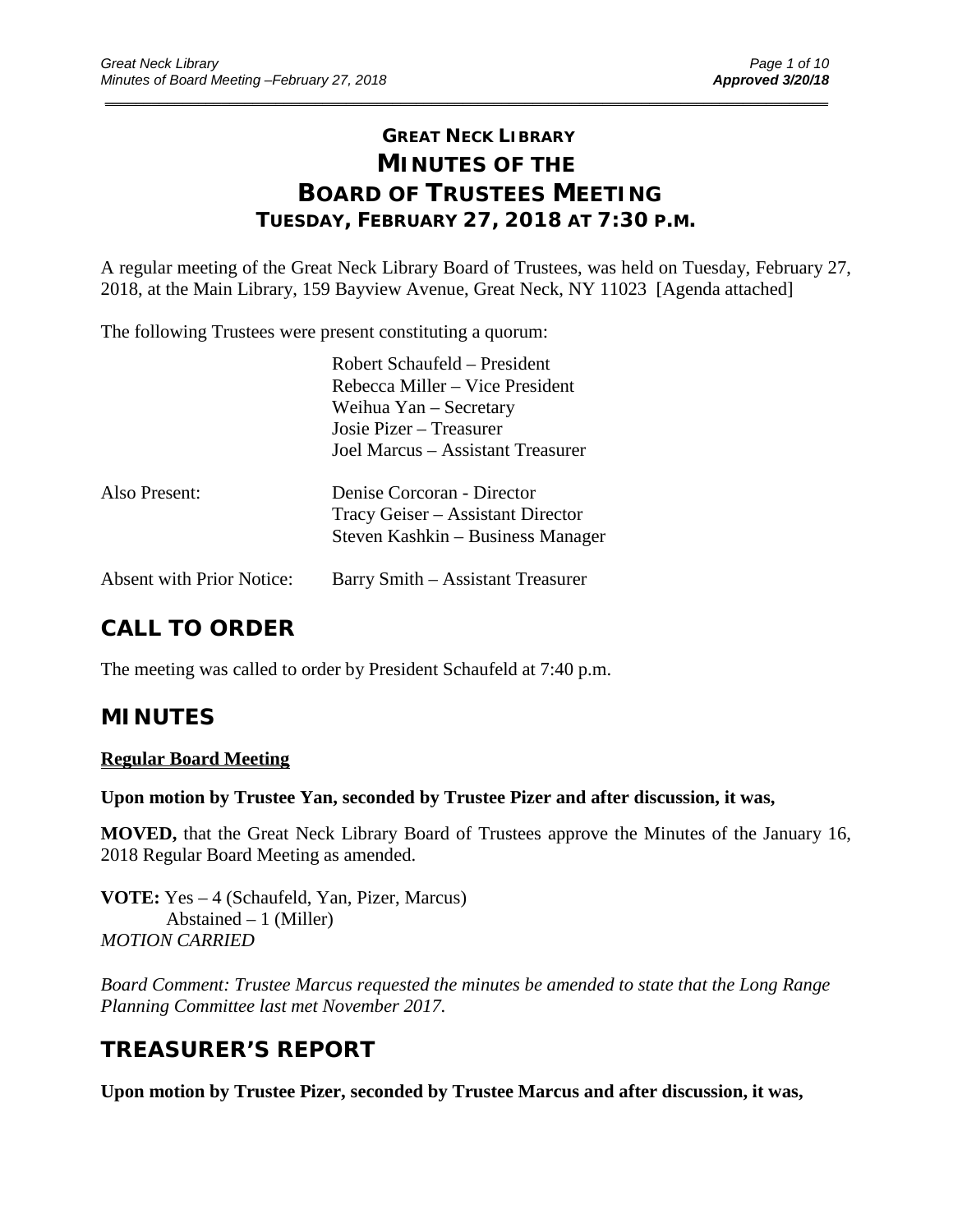**RESOLVED,** that the Great Neck Library Board of Trustees accept the following financial reports which have been reviewed by the Finance Committee:

- February 27, 2018, Treasurer's Report;
- Warrant dated February 6 through February 11, 2018 which has been reviewed by the Treasurer, the sums set against their respective names, amounting in the aggregate to \$235,234.88.
- Payroll Warrants for pay dates January 4 and January 18, 2018, which have been reviewed by the Treasurer, (in the amounts of \$156,695.71 and \$142,559.29, respectively,) for a total of \$299,255.00.

**VOTE:** Yes – 5 (Schaufeld, Miller, Yan, Pizer, Marcus) *MOTION CARRIED UNANIMOUSLY*

# **PAYROLL CHANGES**

### **Upon motion by Trustee Pizer, seconded by Trustee Yan and after discussion, it was,**

**RESOLVED,** that the Great Neck Library Board of Trustees accept the Payroll Change report of January 1 through January 31, 2018 as presented, which has been reviewed by the Finance Committee.

**VOTE:** Yes – 5 (Schaufeld, Miller, Yan, Pizer, Marcus) *MOTION CARRIED UNANIMOUSLY*

## **REPORTS**

## **Branch Committee**

President Schaufeld reported that the committee met on February 26, 2018. The space planner made a presentation for the Parkville Branch and things are moving along nicely. Minor changes were given and they will be coming back next time with a plan that hopefully can be presented to the board for approval.

#### **Main Building Committee**

Vice President Miller reported that the committee met on February 7, 2018. Rockwell Landscaping was present to start discussion on the landscaping project. She added that this committee will be very busy as there is a lot of work to do.

## **Policy and By Laws Committee**

Trustee Marcus reported that the committee will be meeting on March 27, 2018 and that they have a long list of items to cover.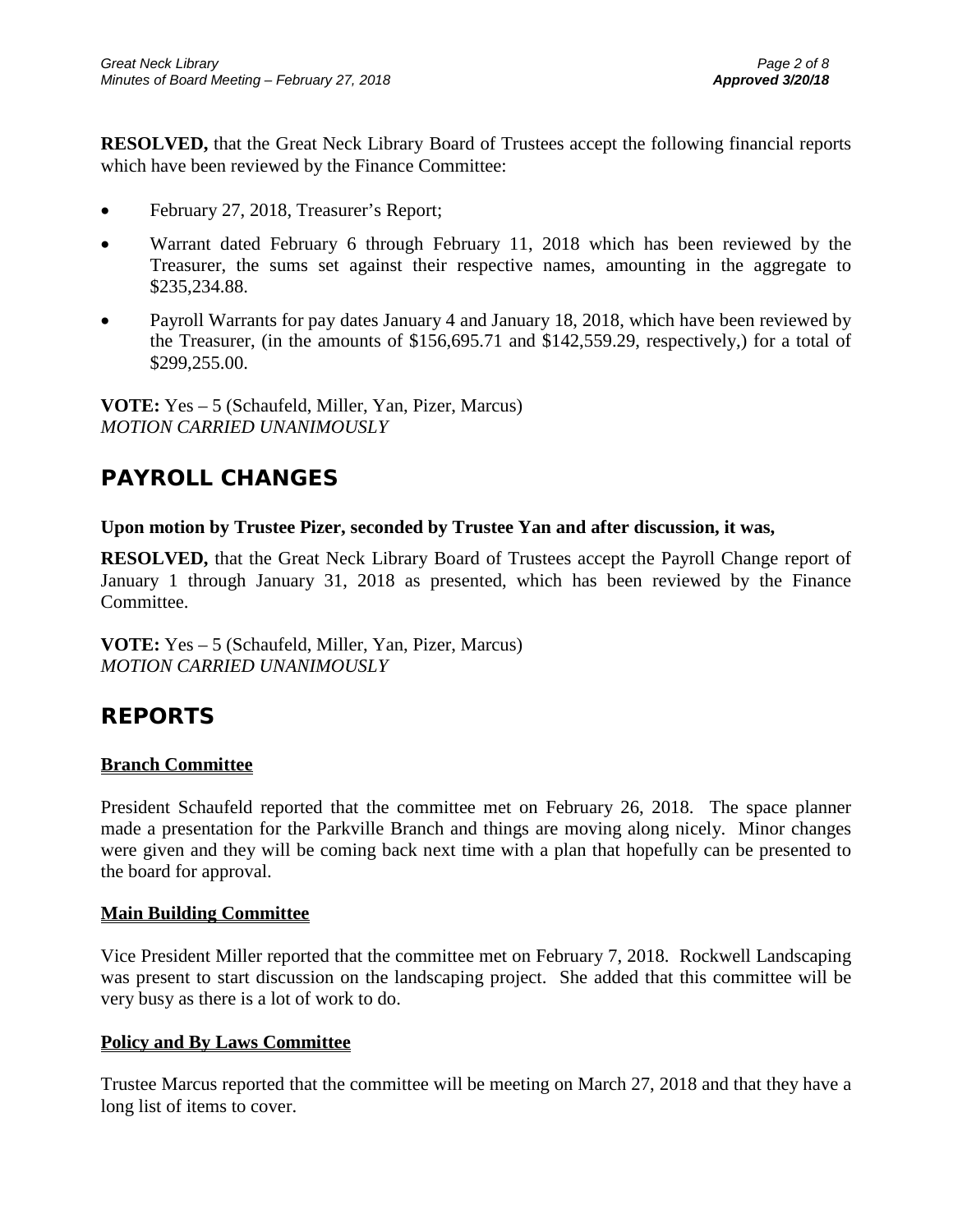### **Fundraising Committee**

Trustee Yan reported the committee will be meeting on March 1, 2018. He invited everyone to attend to share their ideas on fundraising efforts.

### **Long Range Planning Committee**

Trustee Marcus reported the committee last met November 2017 and that the next meeting is expected to be scheduled in April.

### **Grants**

Assistant Director Tracy Geiser reported that she has followed up on the status of the RFID refund and has still not heard back.

Ms. Geiser stated that Adam Hinz still awaits a response on the STEM grant previously submitted. She added that Mr. Hinz has put in for a Will Eisner grant for Levels. The grant supports libraries who wish to expand their graphic novel services.

### **Staff Reports**

Trustee Pizer thanked Assistant Director, Tracy Geiser and Director, Denise Corcoran for taking time to go over the staff reports with her.

Ms. Geiser shared that the Levels and Programming departments are working together to bring back a Jr. Levels program.

Ms. Corcoran announced that for the Media department Hoopla usage continues to grow.

*Public Comment: M. Wohlgemuth*

#### **Director's Report**

Text of Denise Corcoran's, Director, written report dated February 2018 below:

#### ADMINISTRATION:

- Data for the Annual Report for Public and Association Libraries 2017 is currently being compiled by staff.
- Budget 2018-2019 requests are being prepared to present to the Board of Trustees.
- Candidates are being interviewed to fill the full time position of Circulation Clerk.
- Adam Hinz has submitted an application for the 2018 Will Eisner Graphic Novel Innovation Grant administered by the American Library Association's Gaming Round Table and the Graphic Novels and Comics Member Initiative Group. The grant review process and deliberations will occur through March. The tentative schedule for final recipient notification is mid-March.
- Jacqueline Quinn, Senior Librarian II, attended the American Library Association's 2018 Midwinter Meeting in Denver, Colorado. Jacqueline had been selected to participate in the American Library Association's 2018 Emerging Leaders Program and had been chosen as the ALSC (Association of Library Service to Children) 2018 Sponsored Emerging Leader.
- Justin Crossfox, Branch Head, and Christy Orquera, Librarian, will be attending the Alaska Library Association Conference in Anchorage and presenting their program on March 9<sup>th</sup> titled *Creating a Veterans Resource Fair* (http:// akla.org/anchorage2018/event/creating-a-veterans-resource-fair/).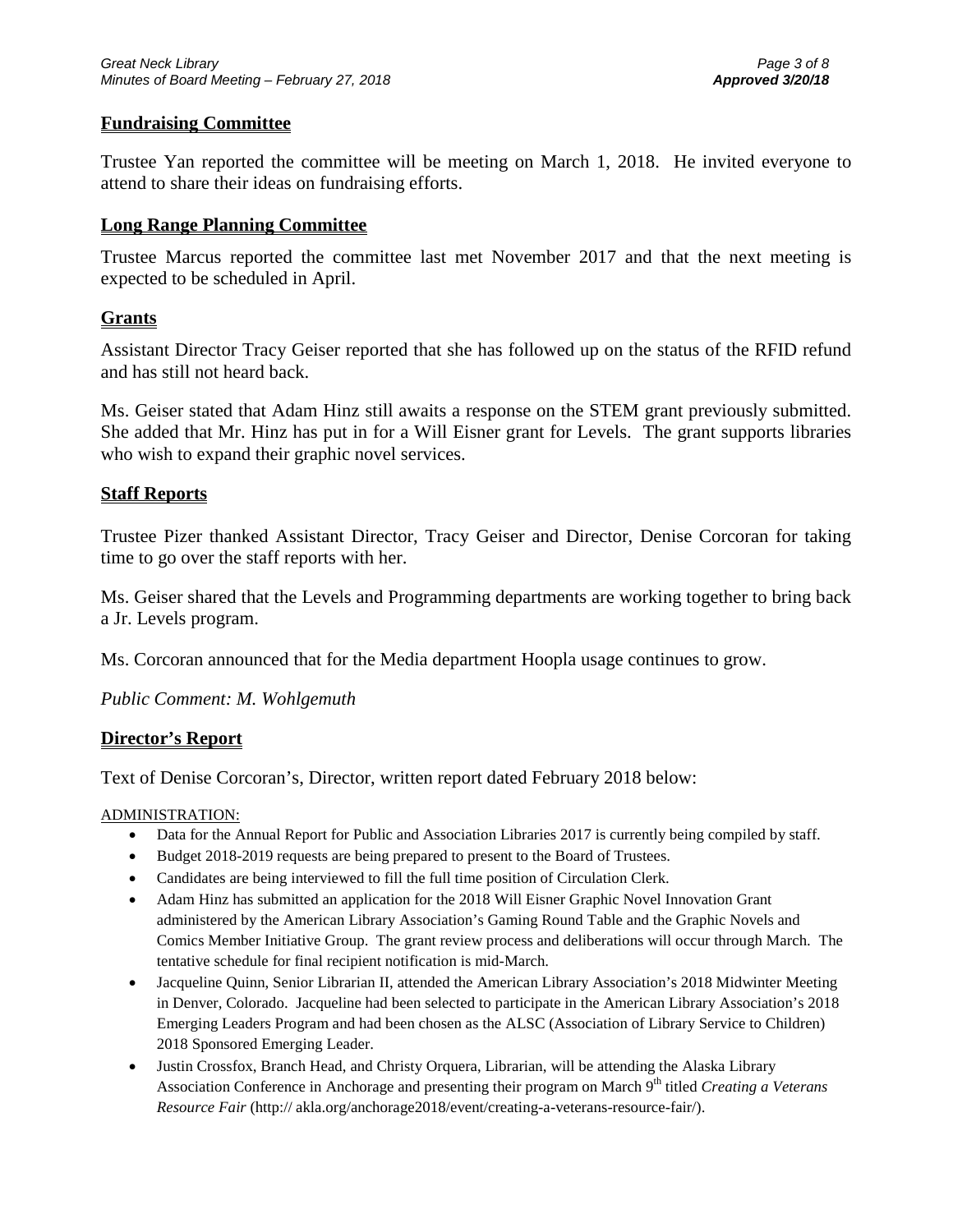- For better service for our patrons, we added an automatic acknowledgement reply for e-mails sent to the comment link on the Great Neck Library website.
- On February 6<sup>th</sup>, I attended the Great Neck Chamber of Commerce Joint Chamber Networking Event at the Inn at Great Neck.
- On Saturday, February 10<sup>th</sup>, I attended the Chinese New Year Celebration and Hand Puppet show "Hao Bang Ah, Dog!" at Main Library from 2:00 pm to 4:00 pm.
- On February 21<sup>st</sup>, I met with Jason R. Marra, Superintendent of the Great Neck Park District, to discuss ways that we can collaborate to best serve the community.
- On February 21<sup>st</sup>, I visited Great Neck House. While there, I had an opportunity to speak with several Great Neck residents.
- I have had two scheduled and several impromptu meetings with patrons to discuss their ideas about the library. I appreciate patrons taking time to speak with me and believe that their input is valuable.
- I have been introduced to two members of the Great Neck School Board and I look forward to opportunities to work closely with the school district.

#### MAIN:

- Representatives from Addison and OLA Engineering will be on site on February 28<sup>th</sup> to address HVAC concerns.
- Wireless panic buttons which go directly to Central Station have been installed by Telstar in all of the departments in the Great Neck Library Main Building.
- Staff continues to work with Innovative and Biblioteca on configuration and testing of our self-check system.
- Our Network Consultant OSI Technologies has been working in conjunction with staff on analysis of our current systems and development of a five year plan.
- Altice USA was contacted in order to discuss the steps necessary to have the fiber optic feed reconnected to Levels. The feed was disconnected during construction.
- Eight Roman Vishniac photographs are now displayed at the Great Neck Library Main Building. Donna Litke, Pam Levin, and Ever Zelaya were involved with the selection of locations for display and with the installation.
- The artwork titled *Intentions 2018* created by the community is now displayed by the quiet study rooms at the Great Neck Library Main Building.
- Historic Board of Trustee minutes from April 1889 to December 1927 and handwritten Executive Committee notes from May 1891 to October 1894 have been relocated from the Director's Office to the Local History Room.

#### BRANCHES:

- We discovered many books located on the shelves in the branches which were incorrectly listed with shelf locations as "storage." Corrections have been made.
- We are working with MDA Designgroup Architects & Planners on our Parkville and Station space planning projects.
- The Parkville Public Assembly Permit is pending documentation to be provided by the school and a letter confirming annual testing of fire extinguishers.

## **Assistant Director's Report**

#### Text of Tracy Geiser's, Assistant Director, written report dated February 2018 below:

#### ADMINISTRATION:

- On January  $17<sup>th</sup>$  we held our Annual Orientation workshop for our incoming Board members along with Library Administration and Counsel.
- On January 30<sup>th</sup>, we held our Annual Reorganization meeting. Outgoing Nominating and Board members were awarded and thanked for their dedication and hard work. Incoming members were welcomed. Board positions were voted on and Committee appointments were assigned.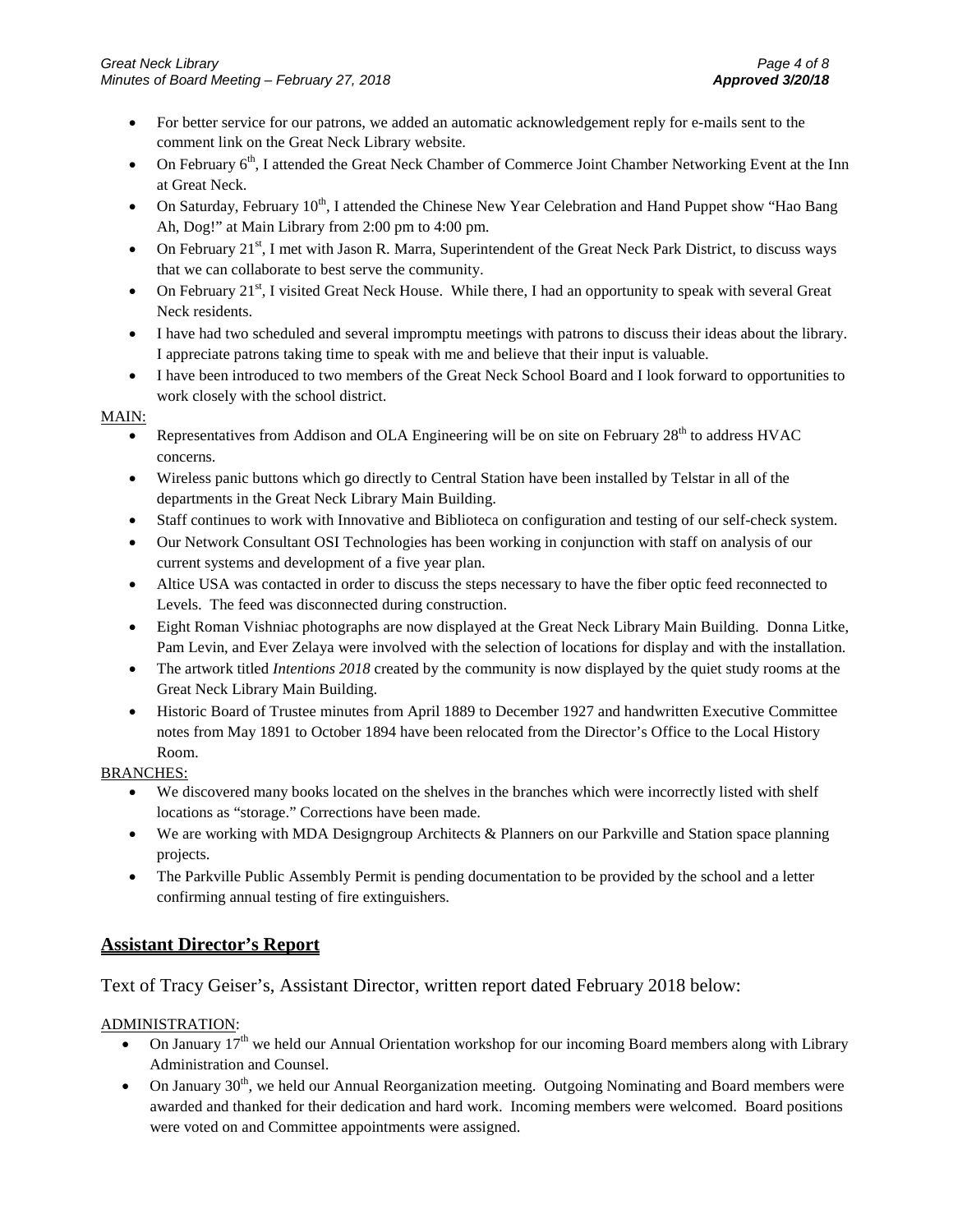- 2018 Board Positions:
	- o President: Robert Schaufeld<br>
	o Vice-President: Rebecca Miller
	- o Vice-President:
	- o Secretary: Weihua Yan
	- o Treasurer: Josie Pizer
	- o Assistant Treasurer:
	- o Assistant Treasurer: Barry Smith
- ❖ 2018 Board Committee Positions:
	- o Branch: Robert Schaufeld
	- o Long Range Planning: Joel Marcus
	- o Main: Rebecca Miller
	- o Finance: Josie Pizer
	- o Personnel: Josie Pizer
	- o Fundraising: Weihua Yan
	- o Policy & By Laws: Joel Marcus
- On February 1<sup>st</sup>, 2018, the Great Neck Library welcomed Denise Corcoran from the Queensborough Library System as the new Director.
- All Nominating Committee applications were due in by February 7. This position will fill the vacant spot until 2019 when it will go on the next October election ballot.
- Interviews are currently underway for the position of full time Circulation Clerk.
- Administration is currently working on our 2018-2019 Budget requests to present to the Board.
- All departments are currently working on gathering information for the Annual State Report.

#### MAIN:

- On January  $9<sup>th</sup>$ , NLS hosted a meeting regarding virtual museum passes. Wanda Lei was able to attend this workshop. Out of the twenty-two museum passes that the library loans out, eleven are able to become virtual passes. An updated policy regarding virtual passes needs to be discussed with the Policy Committee before we can move forward but we are anticipating a great response to this service.
- A representative from the HVAC company, Addison, and from OLA will arrive on Wednesday, February 28 to work on the malfunctioning roof units.
- Our self-check system should be up and running very soon. Noel Miranda has been working with Jennifer Green, Garry Horodyski, Innovative and myself on making sure that all functions are correct before going public. We are anticipating a small ribbon-cutting ceremony for this event.
- Wireless panic buttons have been installed by TelStar in all of the departments in the Main building .When activated the alert will go directly to Central Station and they will be able to tell exactly which department the alert came from.
- OSI Technologies has joined the Great Neck Library as our Network Consultants. They will work with Garry Horodyski on maintaining our network as well as setting up a five year plan for the IT department.
- Congratulations to Jennifer Green on becoming the new Circulation Manager.

#### BRANCHES:

- We have begun working with MDA Designgroup Architects & Planners as our space planner for the Parkville and Station branches. Elisabeth Martin from MDA will present her plans for Parkville at the Branch Committee meeting on Monday, February  $26<sup>th</sup>$  to be held at the Station branch.
- On March 9<sup>th</sup>, 2018, Justin Crossfox, Branch Head and Christy Orquera, Reference Librarian, will be presenting their program, *Creating a Veterans Resource Fair* at the Alaska Library Association. This is a rare opportunity and we are very proud of and excited for them. [\(http://akla.org/anchorage2018/event/creating-a](http://akla.org/anchorage2018/event/creating-a-veterans-resource-fair/)[veterans-resource-fair/\)](http://akla.org/anchorage2018/event/creating-a-veterans-resource-fair/)
- The architectural drawings for the Parkville Certificate of Occupancy have been sent in to the town and we had our inspection on February 9. The emergency lights in the back program room did not go on but this is the responsibility of the school. They will have to provide documentation that the fire system and annual testing is completed by a licensed electrician.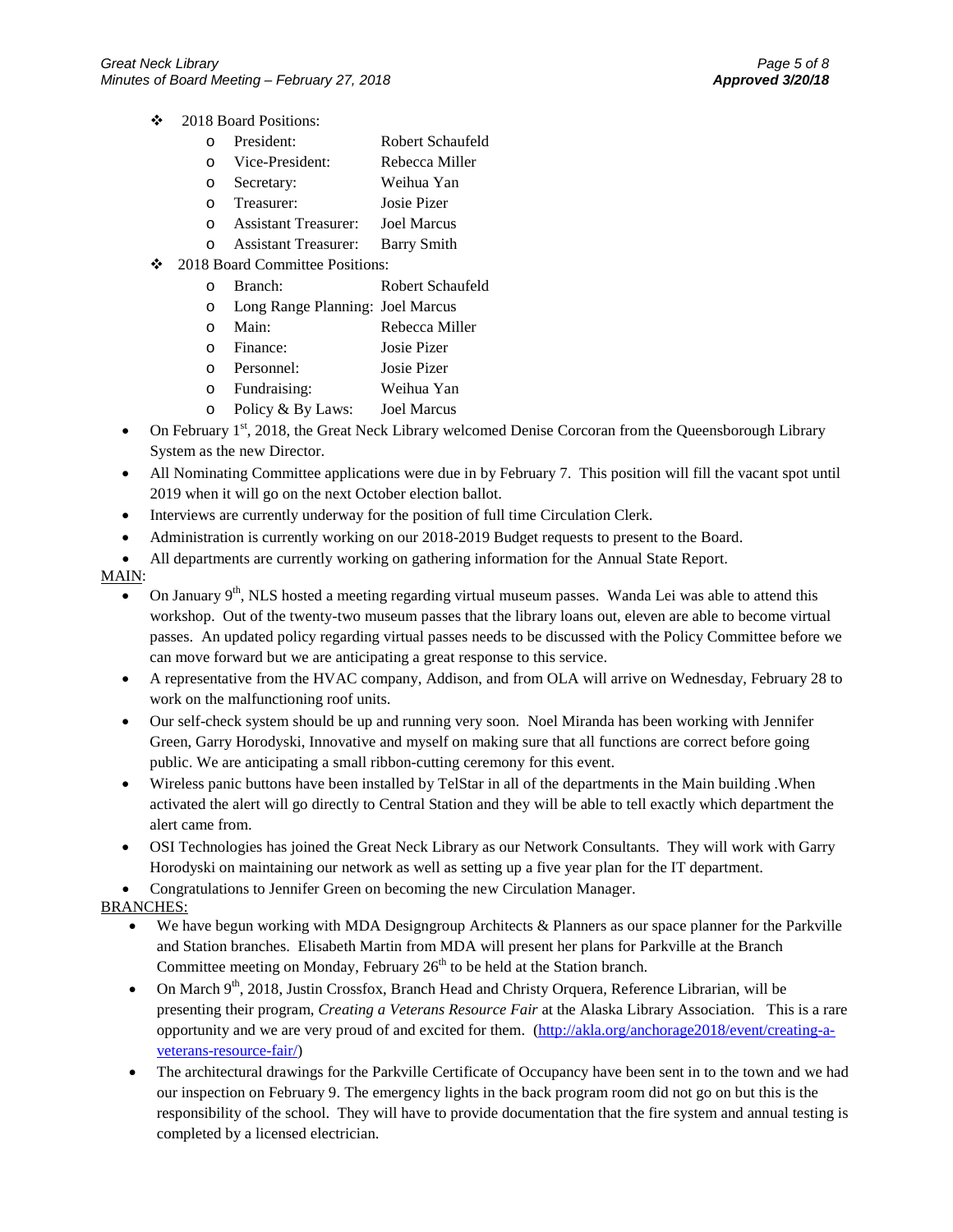- Welcome and congratulations to Kathleen Baumgartener who has begun working as our fulltime Librarian in the Children's Department at the Parkville branch.
- Beginning February  $5<sup>th</sup>$  the Branch Head Librarians will begin rotating every four months between the branches. This will allow the community the opportunity to meet and work with each of our Branch Heads. This move gives our Branch Heads the opportunity to meet the whole Great Neck community as well as being able to bring their expertise to each piece of the community. Each Head will have the chance to do different types of programming that they may not normally be able to do as well.

# **OLD BUSINESS**

None

# **NEW BUSINESS**

## **(a) Approve RFP for Legal Services**

**Upon motion by Trustee Miller, seconded by Trustee Pizer and after discussion, it was,**

**RESOLVED,** that the Great Neck Library Board of Trustees approve the Request for Proposal (RFP) for Legal Counsel as attached.

**VOTE:** Yes – 5 (Schaufeld, Miller, Yan, Pizer, Marcus) *MOTION CARRIED* 

## **(b) Nominating Committee Appointment**

*Board Comment: President Schaufeld requested this item be removed from this agenda.*

## **(c) Approval of 990 Tax Return Form**

## **Upon motion by Trustee Miller, seconded by Trustee Marcus and after discussion, it was,**

**RESOLVED**, that the Great Neck Library Board of Trustees approve the submittal of the 990 tax return for the fiscal year beginning July 1, 2016 – June 30, 2017, R.S. Abrams & Co. LLP, to submit the form to the Internal Revenue Service (IRS). Once submitted, the form is to be posted on the library's website.

**VOTE:** Yes – 5 (Schaufeld, Miller, Yan, Pizer, Marcus) *MOTION CARRIED UNANIMOUSLY* 

## **(d) Approve Hiring of Land Use Ecological Services**

## **Upon motion by Trustee Yan, seconded by Trustee Miller and after discussion, it was,**

RESOLVED, that the Great Neck Library Board approve the hiring of Land Use Ecological Services, Inc. for the purpose of determining the DEC restriction line at a fee of \$3,325; such funds to be taken from the Landscaping Fund.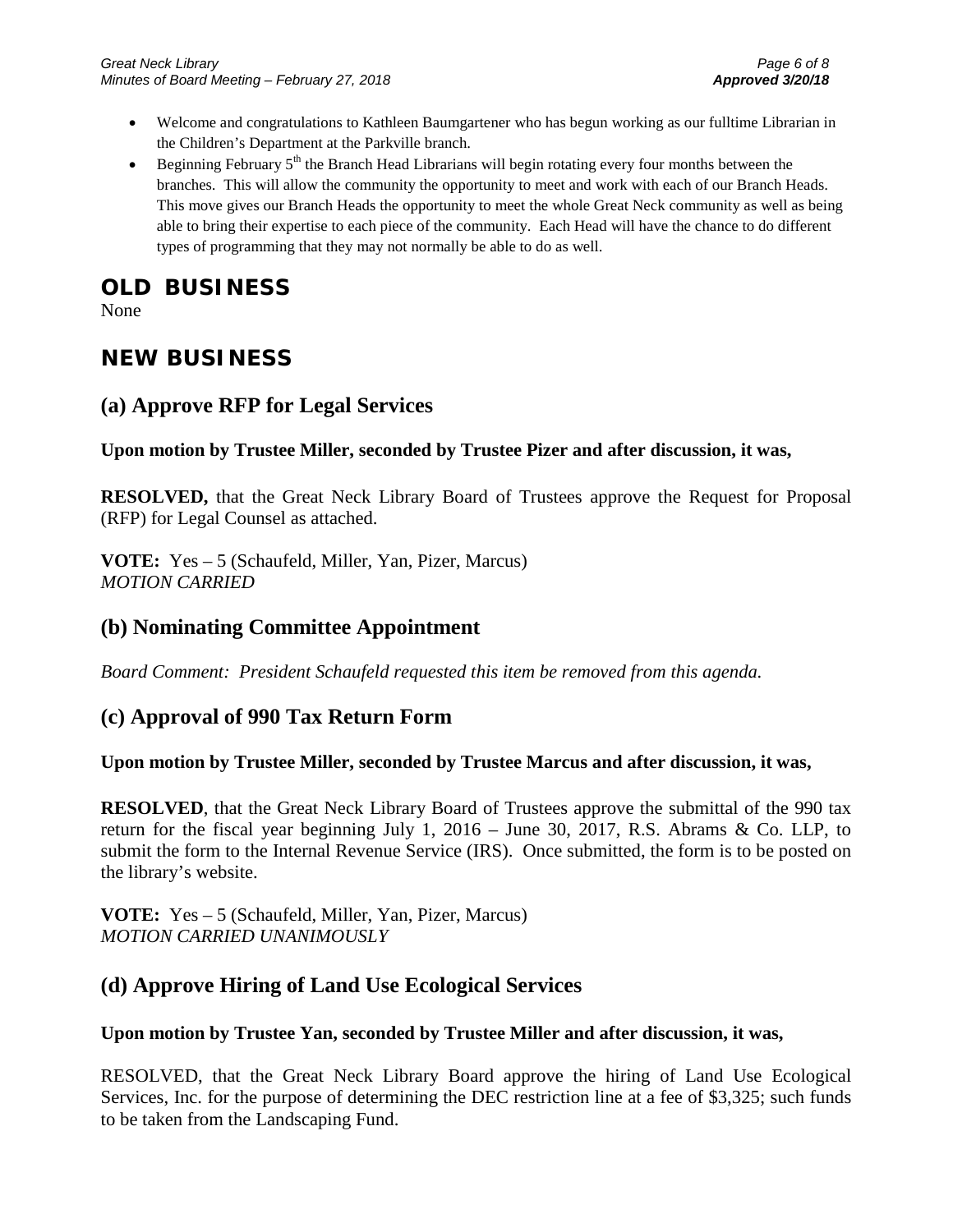**VOTE:** Yes – 5 (Schaufeld, Miller, Yan, Pizer, Marcus) *MOTION CARRIED UNANIMOUSLY*

## **(e) Approve Installation of One Roof Drain at Main Library**

### **Upon motion by Trustee Miller, seconded by Trustee Marcus and after discussion, it was,**

RESOLVED, that the Great Neck Library Board of Trustees approve the installation of one roof drain by VRD Contracting, Inc. at a cost of \$21,117.97; such funds to be taken from the Main Building and Special Services Fund.

**VOTE:** Yes – 4 (Schaufeld, Miller, Pizer, Marcus) Abstained  $-1$  (Yan) *MOTION CARRIED* 

*Board Comment: Trustee Yan inquired why VRD is doing the installation. Facilities Manager, Charles Wohlgemuth stated that the roof is under warranty and in order to keep that in place the original roofer must be used.* 

## **(f) The following items were remanded to the Policy & By-Laws Committee:**

- a. Intra Banking Policy New
- b. Online Banking Policy New
- c. Donated Items in Excess of \$25k on 990 New
- d. Capital Expenditure Policy (per auditor) New
- e. 3D Printing Policy New
- f. #200-40 Revisit Long Range Planning Section
- g. #300-10 Revisit Responsibilities for Library Director
- h. Background Checks Discussion
- i. Virtual Museum Passes Discussion

## **CORRESPONDENCE**

None

## **OPEN TIME**

M. Wohlgemuth – RFID and credit card machines M. DiCamillo – Nominating Committee Vacancy

## **DATES OF NEXT MEETINGS**

March 6, 2018 – Budget Workshop – Main Library March 12, 2018 – Budget Workshop – Main Library March 20, 2018 – Regular Board Meeting– Station Branch Library